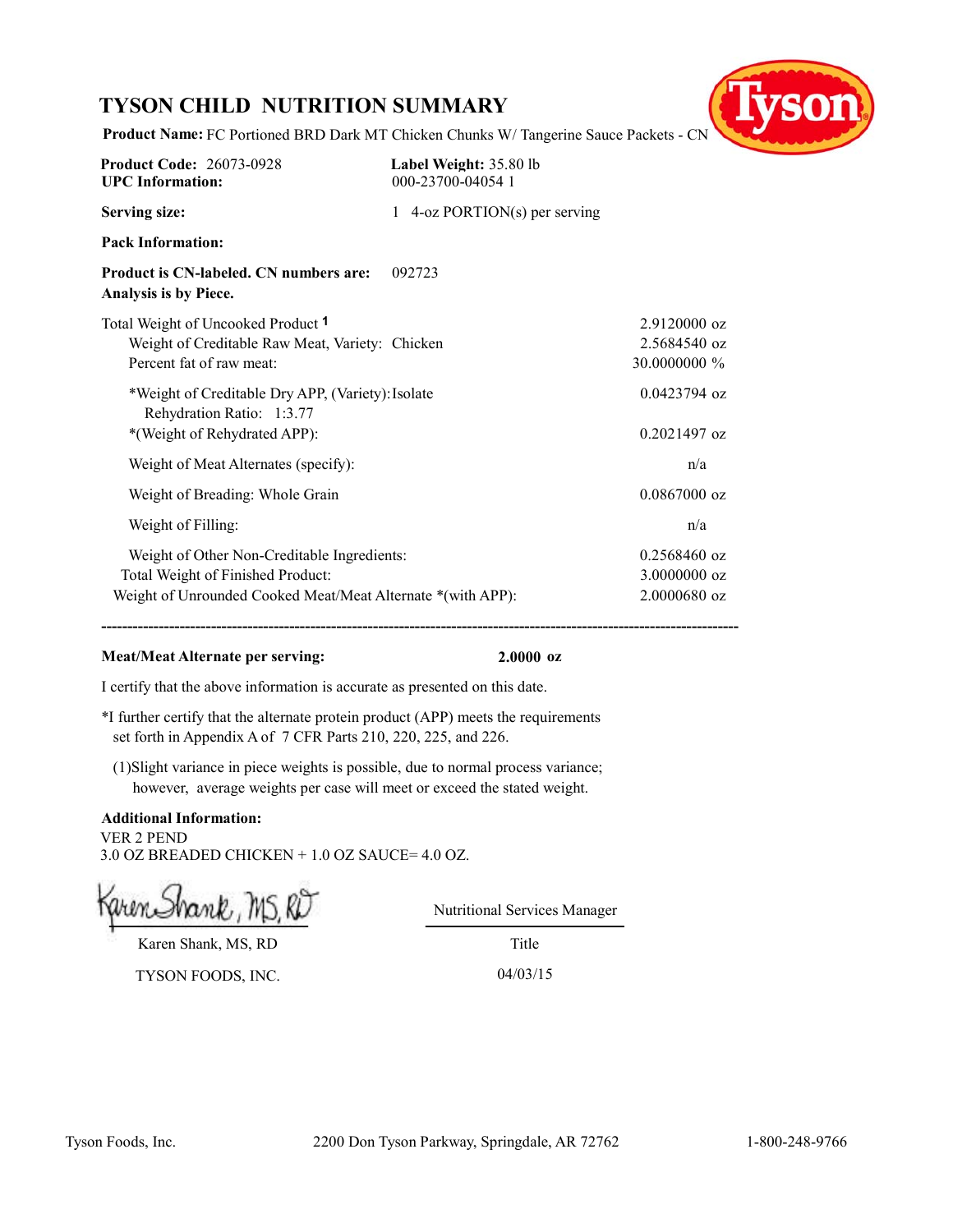

## **FC Chicken Chunks w/Tangerine Sauce, Dark Meat**

Product Code: 26073-928 UPC Code: 00023700040541

#### **PREPARATION**

PREPARATION: Appliances vary, adjust accordingly. Convection Oven Heat product at 350°F from frozen<br>for 9-11 minutes. After product is heated thoroughly, apply one (1) sauce pack per bag of portions. Co. for 9-11 minutes. After product is heated thoroughly, apply one (1) sauce pack per bag of portions. Coat<br>portions thoroughly. For best results, heat sauce before mixing with portions. Sauce: Thaw sauce<br>overnight. Reheat in

#### **PIECE COUNT**

Not Currently Available

#### **MASTER CASE**

| Gross<br>Weight | 37.5542 IB | Width:  | 13 IN    |
|-----------------|------------|---------|----------|
| Net Weight      | 35.8 LB    | Length: | 17 IN    |
| Cube:           | 1.439 FT   | Height: | 11.25 IN |

#### **PALLET CONFIGURATION**



#### **STORAGE**

| Shelf Life:     | 270 days |
|-----------------|----------|
| Storage Temp:   | 0 F      |
| Storage Method: | Frozen   |

#### **Nutrition Facts**

Serving Size: 5 OZ. (140g) Servings Per Container: About 115

®0.

| Amount Per Serving<br>Calories 280                                                                                                        | Calories from Fat 130 |
|-------------------------------------------------------------------------------------------------------------------------------------------|-----------------------|
|                                                                                                                                           | % Daily Value*        |
| Total Fat 15q                                                                                                                             | 23%                   |
| Saturated Fat 3g                                                                                                                          | 15%                   |
| Trans Fat 0g                                                                                                                              |                       |
| Polyunsaturated Fat 6q                                                                                                                    |                       |
| Monounsaturated Fat 4.5q                                                                                                                  |                       |
| Cholesterol 115mg                                                                                                                         | 38%                   |
| Sodium 360mg                                                                                                                              | 15%                   |
| Total Carbohydrate 14q                                                                                                                    | 5%                    |
| Dietary Fiber 0g                                                                                                                          | 0%                    |
| Sugars 11g                                                                                                                                |                       |
| Protein 23g                                                                                                                               | 46%                   |
| Vitamin A 0%                                                                                                                              | Vitamin C 2%          |
| Calcium 2%                                                                                                                                | Iron $10%$            |
| * Percent daily values are based on a 2,000 calorie<br>diet. Your daily values may be higher or lower<br>depending on your calorie needs. |                       |

#### **CN Label:** Yes

#### **CN Label Numbers:** 092723

**CN Statement:** One 4.00 oz. portion (by weight) (3.00 oz. breaded chicken & 1.00 oz. sauce) fully cooked portioned breaded dark meat chicken chunks with tangerine sauce provides 2.00 oz. equivalent meat/meat alternate for the Child Nutrition Meal Pattern Requirements.

To obtain a signed copy of the CN statement for this item, please contact the Tyson Food Service Concierge via [e-mail](mailto:fscomments@tyson.com) or call 1-800 - 248 -9766.

#### **INGREDIENTS**

Boneless, skinless dark meat chicken chunks, water, isolated soy protein, seasoning [brown sugar, salt, onion powder, chicken stock, canola oil, yeast extract, carrot powder, vegetable stock ( carrot, onion, celery), garlic powder, flavors, maltodextrin, silicon dioxide and citric acid], seasoning (potassium chloride, rice flour), sodium phosphates. BREADED WITH: Whole wheat flour, enriched bleached wheat flour (wheat flour, niacin, reduced iron, thiamine mononitrate, riboflavin, folic acid), rice flour, modified corn starch, wheat starch, salt, leavening (sodium bicarbonate, sodium aluminum phosphate), dried garlic, dried onion, spice. Breading set in vegetable oil. TANGERINE SAUCE PACKET: Water, brown suga soy sauce (water, soybeans, wheat, salt, and less than 1/10 of 1% sodium benzoate as a preservative), white distilled vinegar, tangerine juice concentrate, modified food starch, yeast extract, orange peel (navel orange peel, water and citric acid), ground ginger, red pepper, garlic powder, xanthan gum, citric acid.

CONTAINS soy, wheat

**tysonfoodservice.com** 1-800-24-TYSON

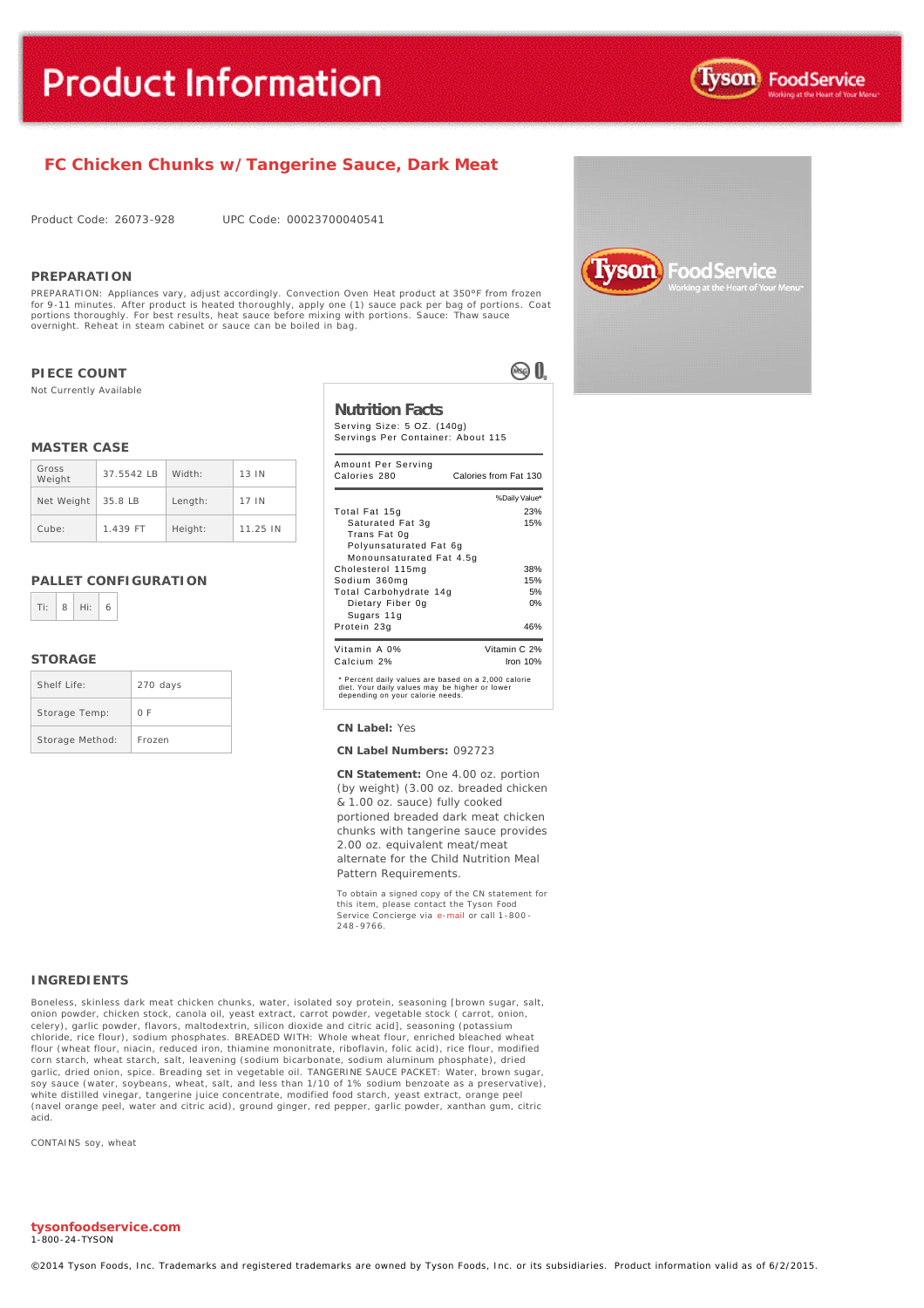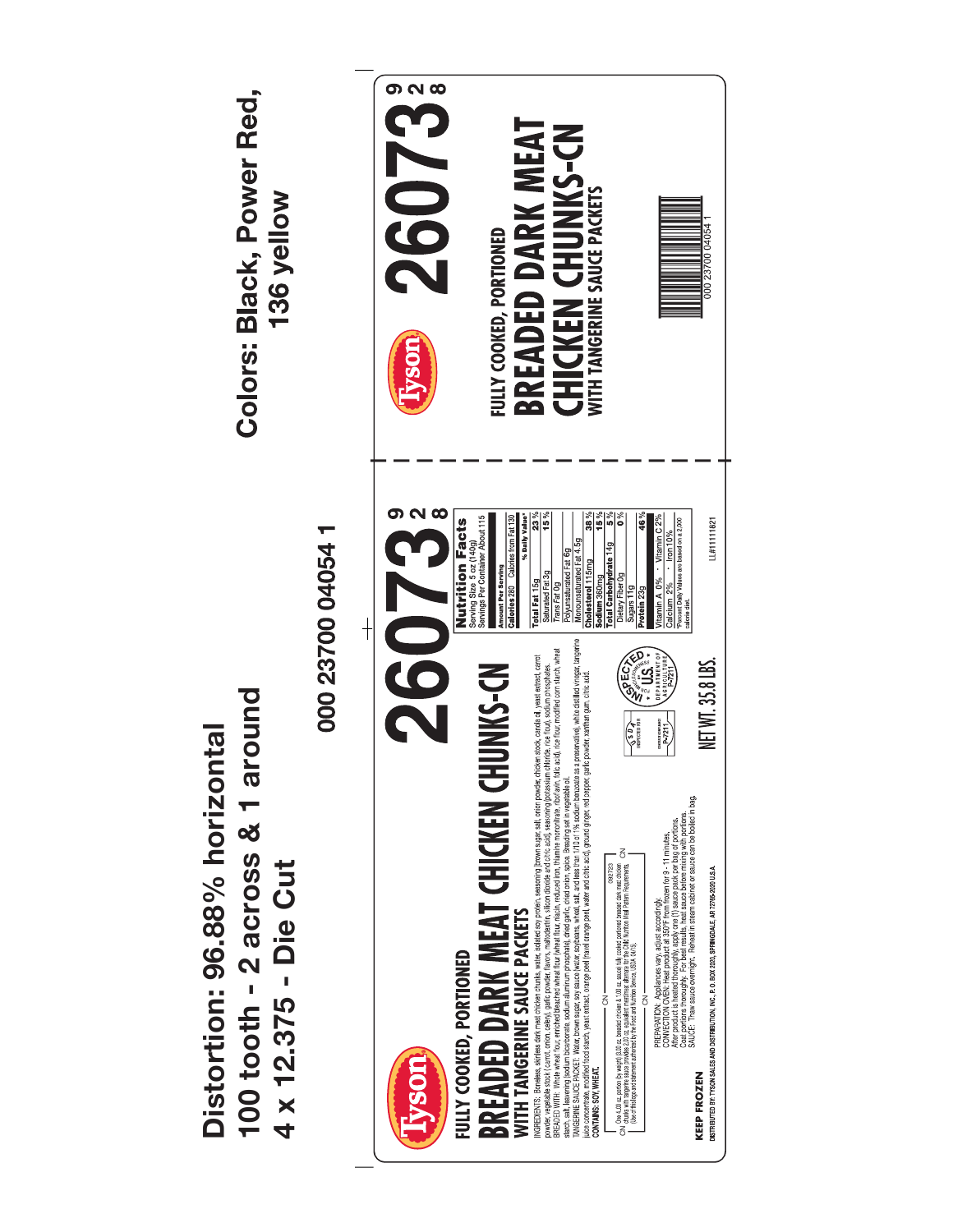

## Sample Product Formulation Statement (Product Analysis) for Meat/Meat Alternate (M/MA) **Products**

Child Nutrition Program operators should include a copy of the label from the purchased product carton in addition to the following information on letterhead signed by an official company representative.  $810$ 

Product Name: fo dant chicken chunts w/ Sayou Code No.: 26073-0123  $\frac{1}{1}$  Case/Pack/Count/Portion/Size:  $\frac{M}{3}$ 6.8  $\frac{4}{3}$ Manufacturer:

## I. Meat/Meat Alternate

Please fill out the chart below to determine the creditable amount of Meat/Meat Alternate

| <b>Description of Creditable</b><br>Ingredients per<br><b>Food Buying Guide (FBG)</b> | <b>Ounces per Raw</b><br><b>Portion of Creditable</b><br>Ingredient | <b>Multiply</b> | <b>FBG Yield/</b><br><b>Servings</b><br>Per Unit | Creditable<br>Amount * |
|---------------------------------------------------------------------------------------|---------------------------------------------------------------------|-----------------|--------------------------------------------------|------------------------|
| Bonuess chicken isa                                                                   | $3.510$ 34540                                                       |                 |                                                  | 1.7019178              |
| maat                                                                                  |                                                                     |                 |                                                  |                        |
|                                                                                       |                                                                     |                 |                                                  |                        |
| A. Total Creditable M/MA Amount <sup>1</sup>                                          |                                                                     |                 |                                                  | G                      |

\*Creditable Amount - Multiply ounces per raw portion of creditable ingredient by the FBG Yield Information.

## II. Alternate Protein Product (APP)

If the product contains APP, please fill out the chart below to determine the creditable amount of APP. If APP is used, you must provide documentation as described in Attachment A for each APP used.

| Description of APP,<br>manufacture's name,<br>and code number                    | <b>Ounces</b><br>Dry APP<br><b>Per Portion</b> | <b>Multiply</b> | $%$ of<br>Protein<br>$As-Is*$ | Divide by<br>$18**$ | <b>Creditable</b><br><b>Amount</b><br>$APP***$ |
|----------------------------------------------------------------------------------|------------------------------------------------|-----------------|-------------------------------|---------------------|------------------------------------------------|
| Pro-fam gss ADM                                                                  | 0.0423794                                      |                 |                               | $\div$ by 18        | . 2024793                                      |
|                                                                                  |                                                |                 |                               | $\div$ by 18        |                                                |
|                                                                                  |                                                | v               |                               | $\div$ by 18        |                                                |
| <b>B. Total Creditable APP Amount'</b>                                           |                                                |                 |                               |                     | $\overline{O}$                                 |
| C. TOTAL CREDITABLE AMOUNT $(A + B$ rounded down to<br>nearest $\frac{1}{4}$ oz) |                                                |                 |                               |                     |                                                |

\*Percent of Protein As-Is is provided on the attached APP documentation.

\*\*18 is the percent of protein when fully hydrated.

\*\*\* Creditable amount of APP equals ounces of Dry APP multiplied by the percent of protein as-is divided by 18. <sup>1</sup>Total Creditable Amount must be rounded down to the nearest 0.25oz (1.49 would round down to 1.25 oz meat equivalent). Do not round up. If you are crediting M/MA and APP, you do not need to round down in box A (Total Creditable M/MA Amount) until after you have added the Total Creditable APP Amount from box B to box C.

Total weight (per portion) of product as purchased

Total creditable amount of product (per portion)  $202 -$ (Reminder: Total creditable amount cannot count for more than the total weight of product.)

I certify that the above information is true and correct and that a  $\frac{1}{2}$  ounce serving of the above product (ready for serving) contains  $\lambda_i$  ounces of equivalent meat/meat alternate when prepared according to directions.

I further certify that any APP used in the product conforms to the Food and Nutrition Service Regulations (7 CFR Parts 210, 220, 225, 226, Appendix A) as demonstrated by the attached supplier documentation.

Signature **Printed Nam** 

fraject Leade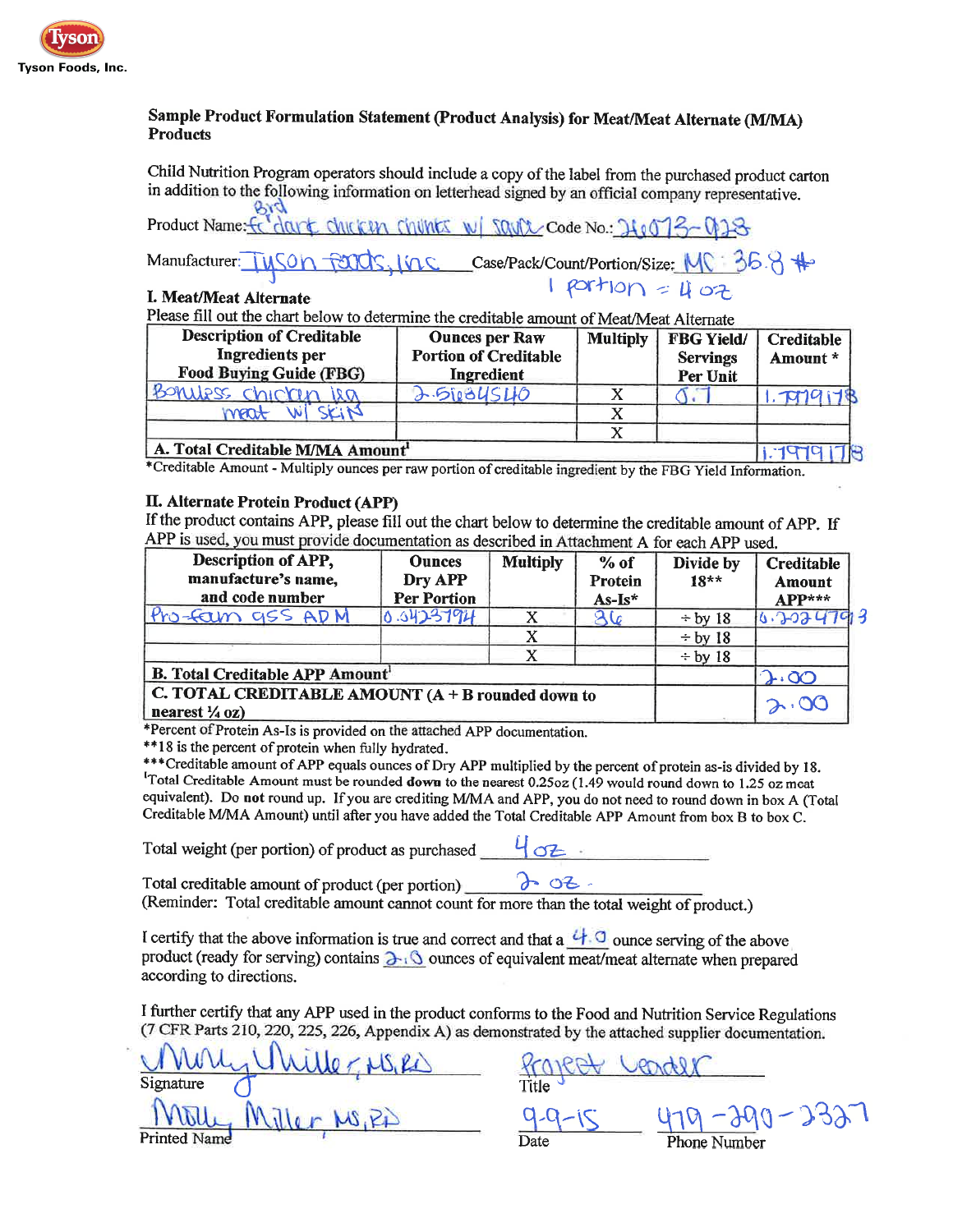

# Formulation Statement for Documenting Grains in School Meals Required Beginning SY 2013-2014<br>Crediting Standards Based on Revised Exhibit A<br>weights per oz equivalent

School Food Authorities (SFAs) should include a copy of the label from the purchased product carton in addition to the following information on letterhead signed by an official company representative. Grain products may be credited based on previous standards through SY 2012-2013. The new crediting standards for grains (as outlined in Policy Memorandum SP 30-2012) must be used beginning SY 2013-2014. SFAs have the option to choose the crediting method that best fits the specific needs of the menu planner.

Product Name: FC drunk chicken Chanks W/ SQUacode No. 20073-92-8  $\frac{f \cdot \text{cos}(1)}{f}$  Case/Pack/Count/Portion/Size:  $\frac{M_C - 35.8}{M}$ Manufacturer: 14500

I. Does the product meet the Whole Grain-Rich Criteria: Yes (Refer to SP 30-2012 Grain Requirements for the National School Lunch Program and School Breakfast Program)

II. Does the product contain non-creditable grains: Yes  $\bigcup_{N \in \mathbb{Z}} N_0$  How many grams:  $\frac{|\cdot| \cdot | \cdot|}{\sqrt{N}}$  (Products with more than 0.240z equivalent or 3.99 grams for Groups A-G and 6.99 grams for Group H of noncreditable grains cannot be credited using Exhibit A weights. Please use template for crediting using amount of creditable grains).

III. Use Policy Memorandum SP 30-2012 Grain Requirements for the National School Lunch Program and School Breakfast Program: Exhibit A to determine if the product fits into Groups A-G, Group H or Group I. (Please be aware that different methodologies are applied to calculate servings of grain component based on creditable grains. Groups A-G use the standard of 16 grams creditable grain per oz eq; Group H uses the standard of 28 grams creditable grain per oz eq; and Group I is reported by volume or weight). Indicate which Exhibit A Group (A-I) the Product Belongs:

| Description of<br>Product per Food<br><b>Buying Guide</b> | Portion Size of<br><b>Product as</b><br>Purchased | Weight of one ounce<br>equivalent as listed<br>in SP 30-2012 | Creditable<br>Amount |
|-----------------------------------------------------------|---------------------------------------------------|--------------------------------------------------------------|----------------------|
| A. Total Creditable Amount                                |                                                   |                                                              |                      |

<sup>1</sup> (Portion size) ÷ (Exhibit A weight for one oz eq)

 $2T$ otal Creditable Amount must be rounded down to the nearest quarter (0.25) oz eq. Do not round up.

Total weight (per portion) of product as purchased Total contribution of product (per portion)

I further certify that the above information is true and correct and that a women portion of this product (ready for serving) provides oz equivalent Grains. I further certify that non-creditable grains are not above 0.24 oz eq. per portion.

Signature Printed Name

MS, PD Project Leader